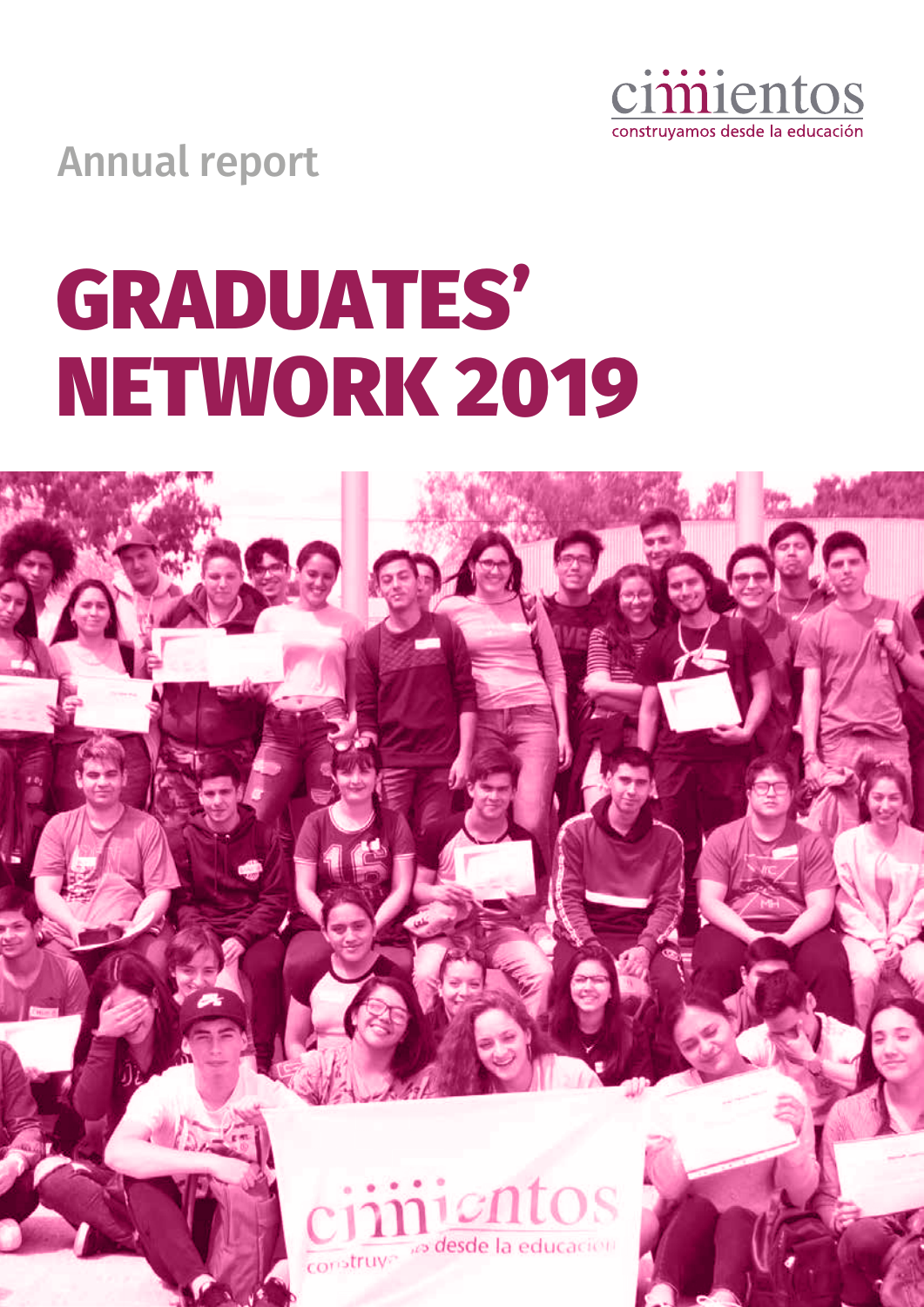# **Objectives**

Facilitate the access to education and/or the labor market of youngsters in vulnerable conditions, who have finished their high school education accompanied by Cimientos.

- Create a space of belonging and support for graduates.
- Identify the educational and working interests and needs of graduates.
- Associate with other networks, organizations, institutions and companies that provide educational and working opportunities.
- Promote the participation of graduates as volunteers in Cimientos, in other organizations or in their own community.
- Promote the exchange and communication of all graduates along the country.

### **Partners**











**Fundación Acindar** 













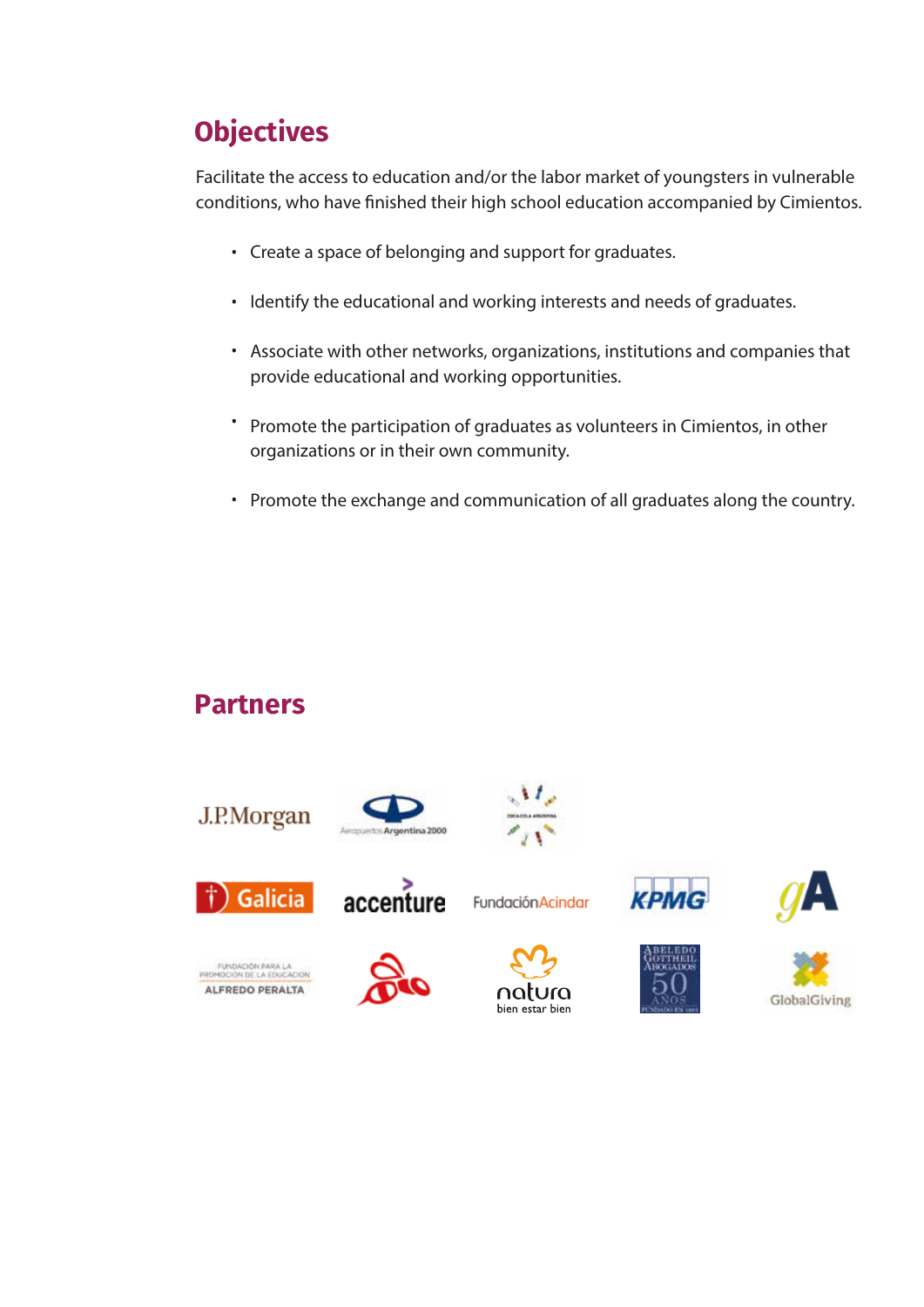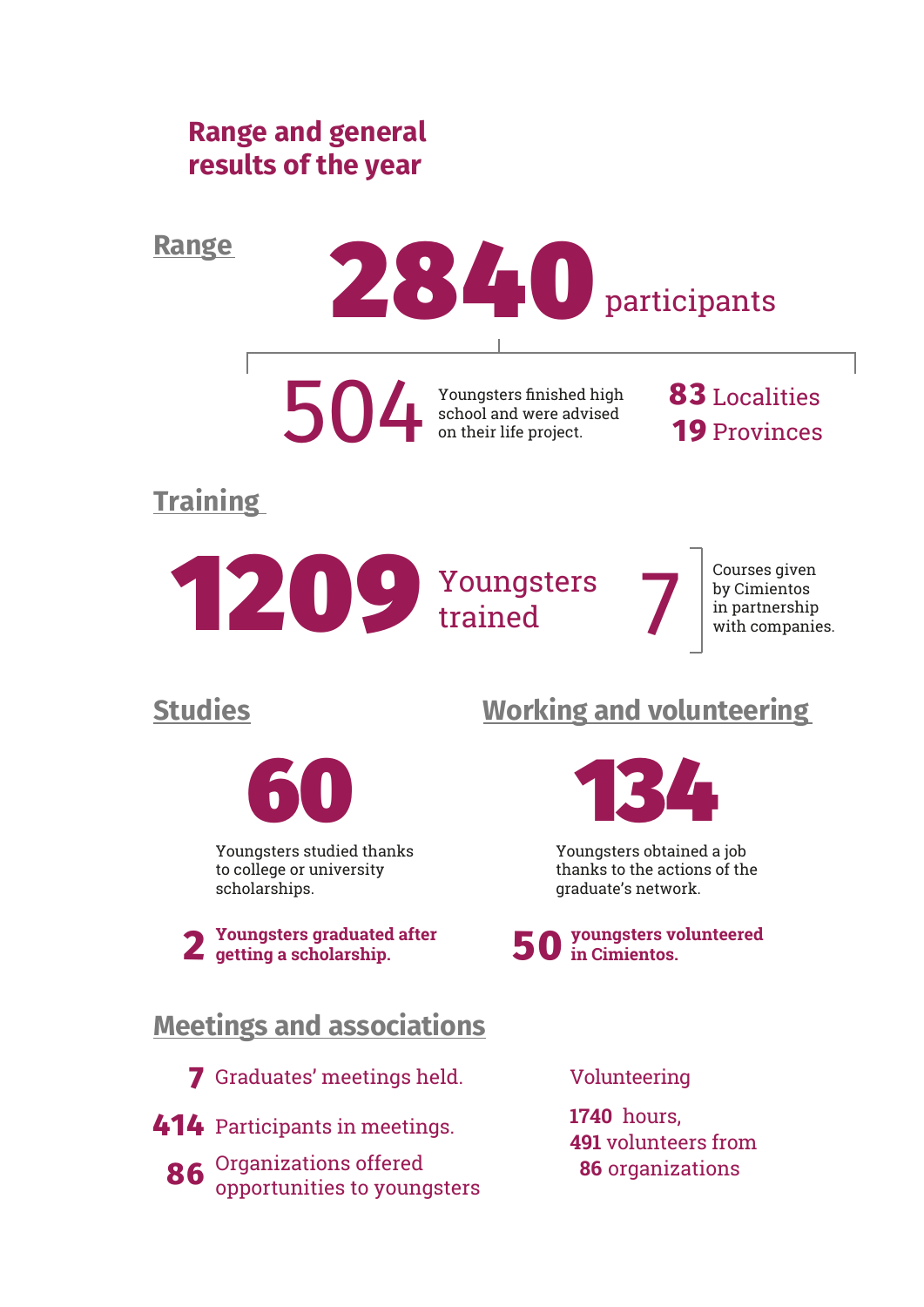# **Training: 1209 youngsters trained**

# **Training for young employees**

7 courses were offered by technical partners from different areas, for a total of 150 youngsters: Administrative assistant, by KPMG (2 courses); SSales and Customer Service, by a volunteer from Cimientos;

Assistant in Gastronomical Events, by CAVE; Training in the Hotel Industry, by Accenture and Hyatt;

Customer Service, by Swiss Medical Group. In all of them, Cimientos held workshops of soft skills and labor market access.

136 youngsters trained (90% of the total of enrollments).

45 youngsters already obtained a formal job: 84% of them within 6 months of the completion of the course.

New technical partners: Accenture, Hyatt and CAVE.



Diploma Awarding Ceremony. Introduction to Hotel Industry, by Hyatt and Accenture.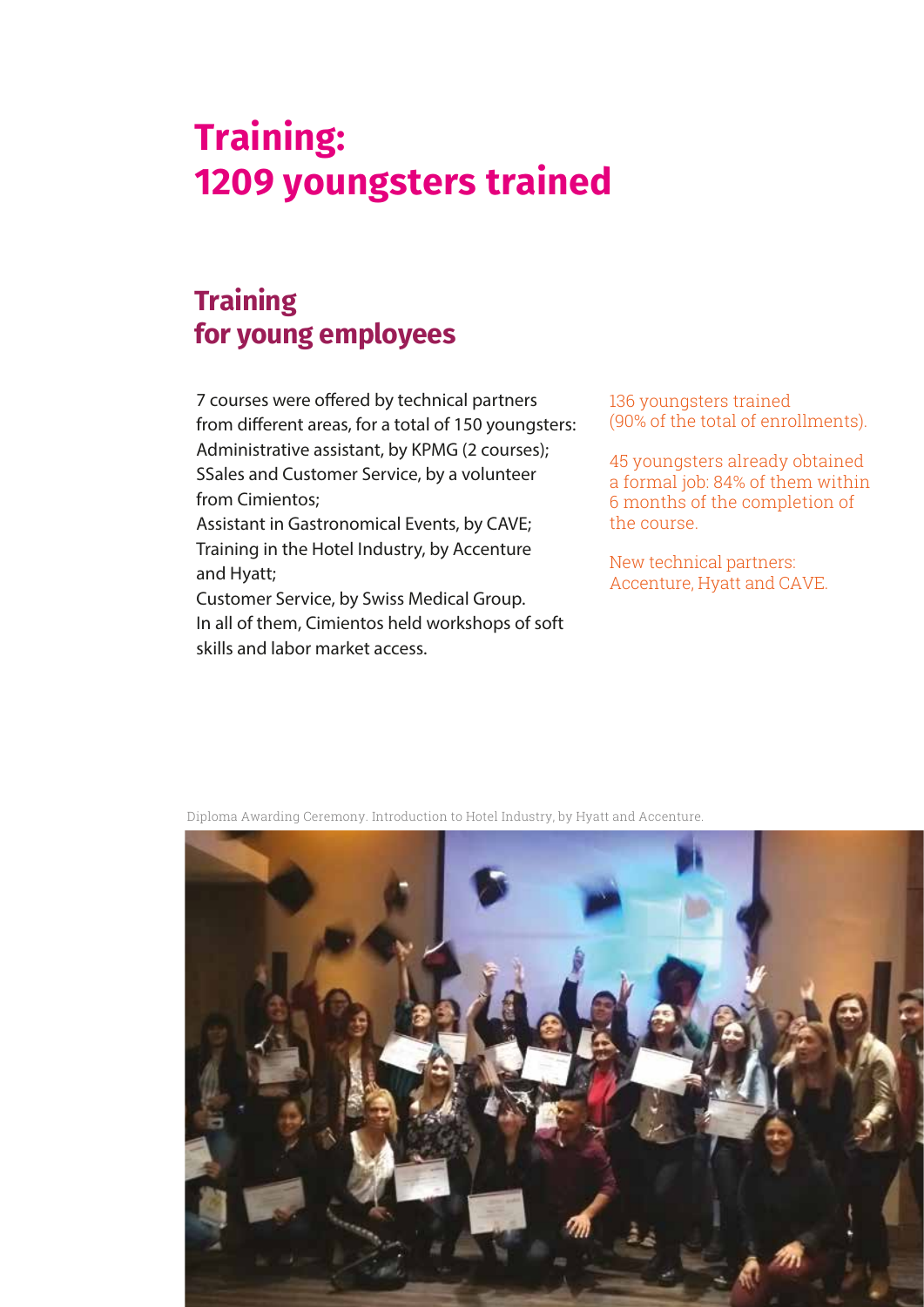# **Other training instances**

#### **Building The Future Of Youngsters-J.P. Morgan.**

A project was implemented to see to the graduation and transition from high school to the working and higher education world of 97 youngsters from Quilmes, Laferrere, Virrey del Pino and Villa Martelli (Buenos Aires, Argentina). These youngsters finished the second to last year of high school and are part of the Future Graduates Program (FGP) from Cimientos. The youngsters participated in the first vocational orientation workshop, in talks with professionals and in fairs from universities and nonprofit organizations that offer higher education scholarships; all as part of the Graduates' Network meetings, of a Communication workshop held by the Support Staff and the Graduates' Network team, and of a workshop of Sexual and Reproductive Health, by Fundación Huésped.

#### **Youngsters In The Lead – Coca Cola (21)**

This project with nearly graduates from a school in Barrio Mitre (Autonomous City of Buenos Aires) has the aim of motivating and inspiring youngsters in their educational and working projects.

16 students in fourth year of high school visited the bottling company FEMSA.

21 students in fifth year of high school participated in meetings in Coca Cola's offices along with the employees.

3 workshops and talks were held by Human Resources, Marketing and IT, and Commercial and Finances.

#### **Building The Future – Banco Galicia**

The aim of this project is to reinforce the opportunity of youngsters who live in vulnerable populations to access the labor market and higher education.

64 youngsters of 3 schools in Santa Fe.

There were workshops on vocational orientation, working skills and one focused on Communication.

The youngsters also visited a university.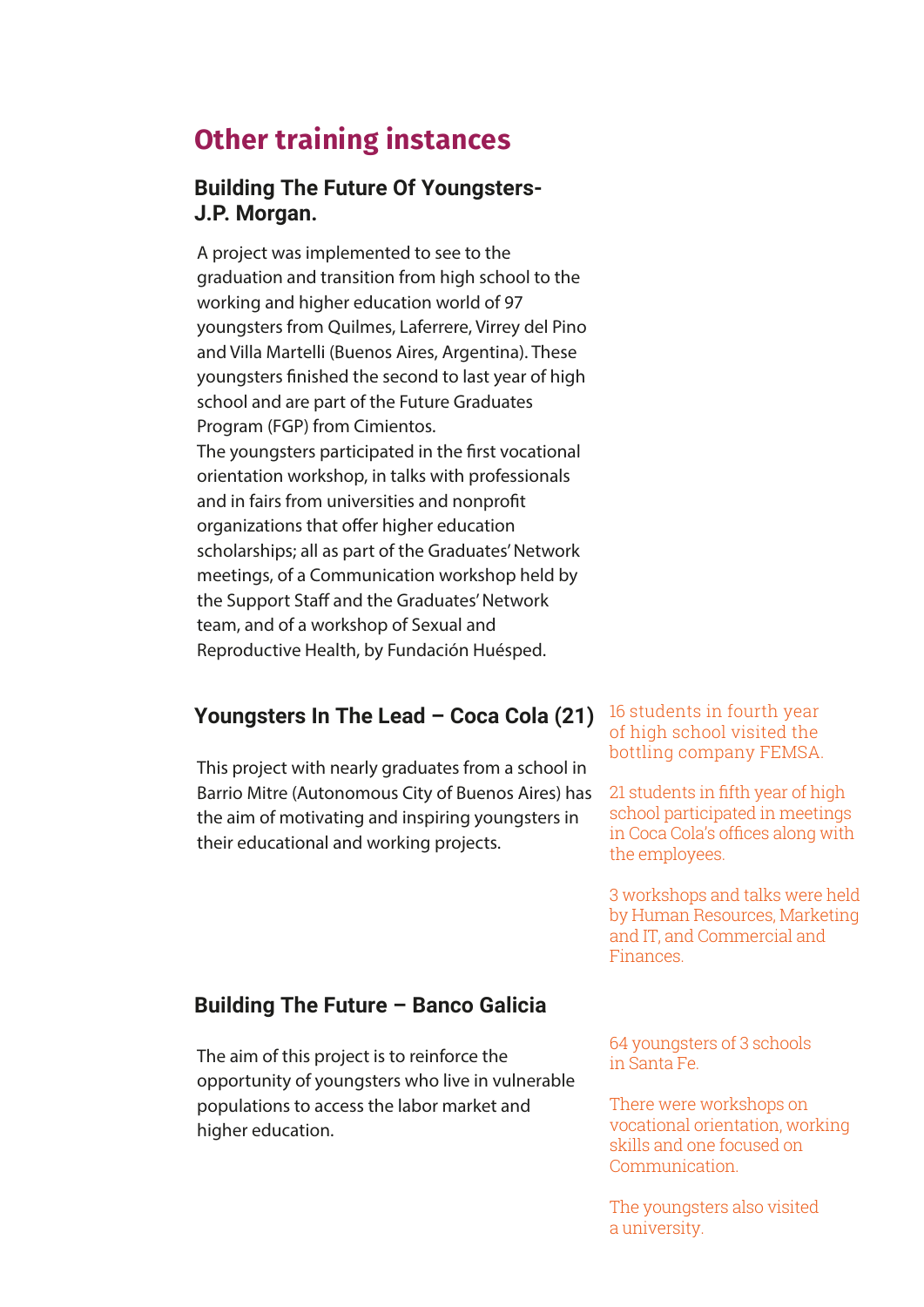#### **The Day After High School – Fundación Acindar**

This project organized activities for the youngsters to investigate, know and obtain tools to plan their future after high school. These activities were focused on vocational and educational orientation. 17 youngsters in their last year of high school participated in this project, all part of Cimientos' Future Graduates Program, located in Villa Mercedes, San Luis.

3 workshops were held, to work on study habits, planning, time management, vocational orientation and designing of the Curriculum Vitae.

#### **Building The Future – Grupo ASSA**

The aim of this program is to guide the youngsters in their last year of high school in the design of a life project that includes working and entering higher education.

60 youngsters in the last year of high school, from Villa Lugano and Berazategui, participated in this program.

5 workshops were held in each area, apart from one visit made to the company. The youngsters were given tools to choose a career and look for a job once they graduate. Many volunteers from the company participated in each workshop.



Visit to Brioche Doree's factory, Building the Community course, by AA2000.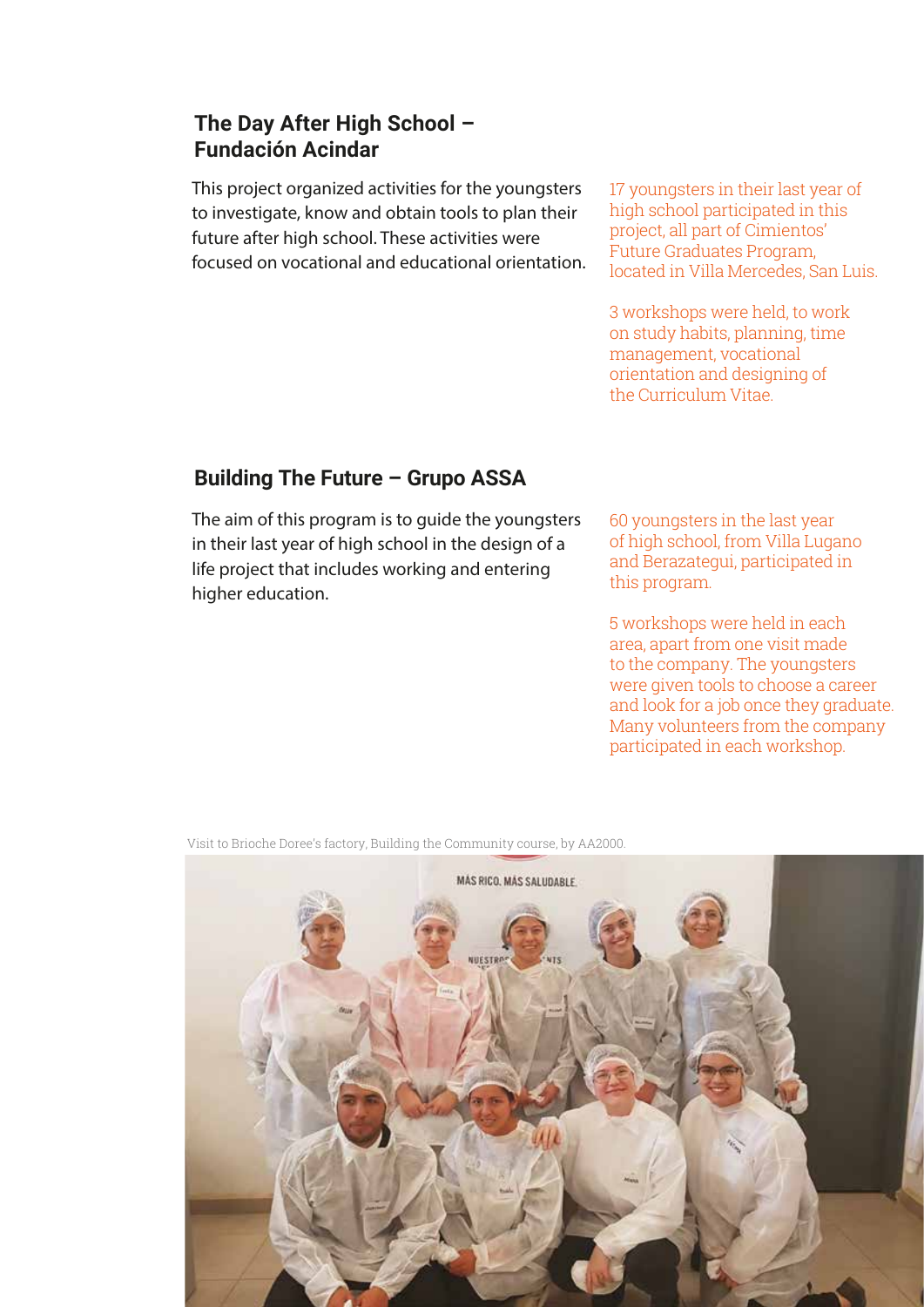## **Trainings from other organizations**

The youngsters were given information about available trainings from other organizations and companies, on specific knowledge such as English language, tourism, administrative assistance, computer operation, customer services, nursing, bartending and introduction to programming.

# **Life Project**

Different workshops were organized, focused on job orientation and customer service. Visits to companies were also planned. For a few of these activities, the invitation was extended to schoolmates that were not part of Cimientos.

82 participants, from Buenos Aires, Autonomous City of Buenos Aires, Mendoza, Neuquén and San Luis.

#### 318 participants.

14 activities in Buenos Aires, Autonomous City Of Buenos Aires, Catamarca, Mendoza, Neuquén, Salta, San Luis, Santa Fe and Santiago del Estero.

Graduates' meeting, West GBA - July

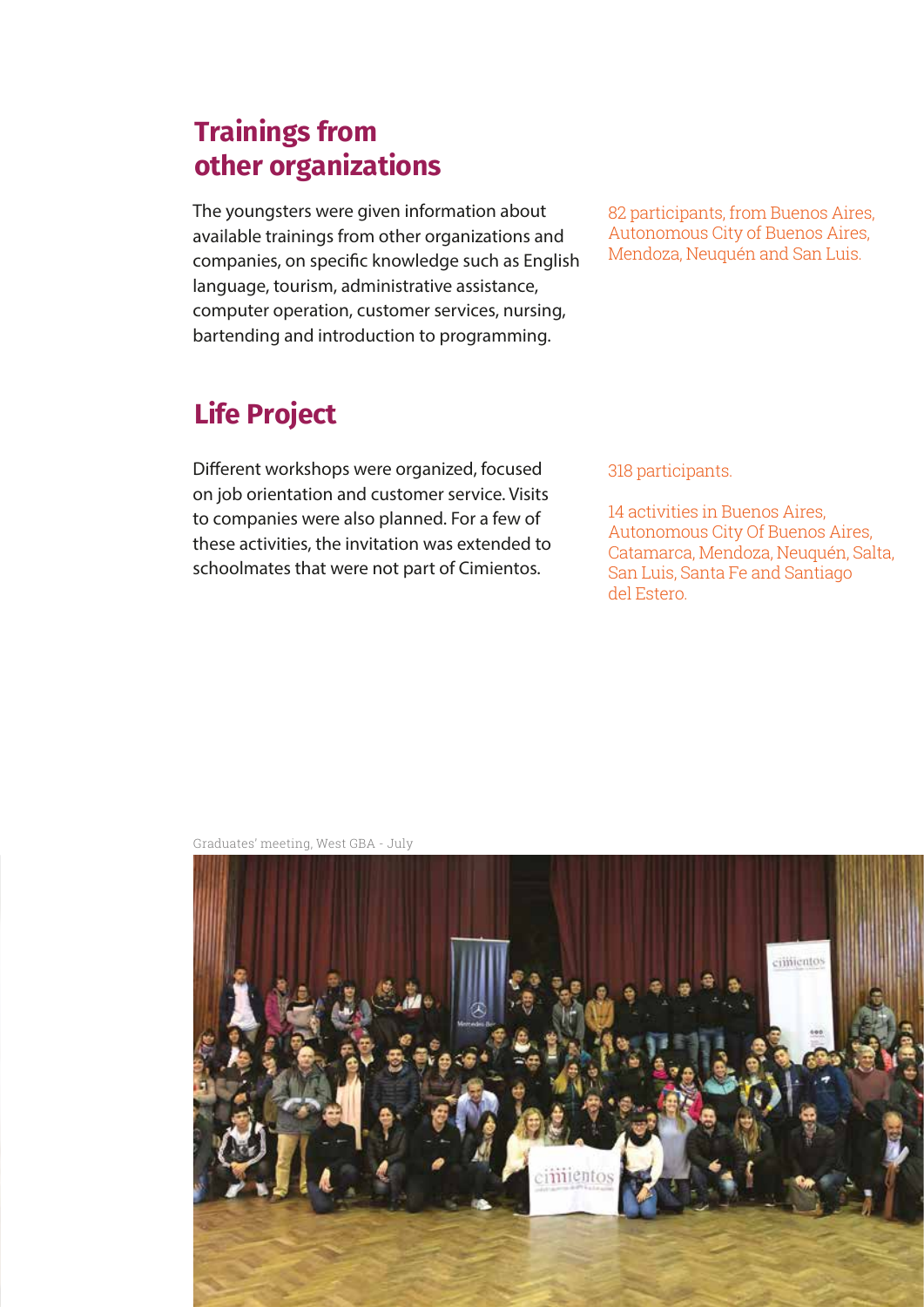# **After high school studies: 60 students on a scholarship**

## **Scholarships of immediate implementation**

These scholarships were awarded to youngsters from Cimientos. Since many of Cimientos' members were interested in supporting their sponsored - or other - youngsters to train in university, these scholarships were included in Cimientos' University Scholarship's program.

18 students participated in Cimientos' University Scholarship's Program (USP), in the Autonomous City Of Buenos Aires, Buenos Aires, Chubut, Neuquén, Tucuman and Salta.

1 student completed his participation in Cimientos' USP, and is close to graduate in Mechanical Engineering.

2 students graduated, one in Computer Science and one in Architecture.

### **Scholarships in association with other organizations**

College and university scholarships were renewed or newly awarded. Visits to universities were planned for youngsters interested in applying to these scholarships.

28 youngsters renewed their scholarships.

14 youngsters gained a scholarship.

1 young woman graduated in Medicine and is currently doing internship.

## **Vocational Orientation**

Víaedu gave scholarships to youngsters from Cimientos so they could take vocational tests online. In different areas from the country, they organized on-site vocational orientation workshops and talks with professionals from many careers to help youngsters with their choice of studies.

142 youngsters on scholarships took the online test from Víaedu.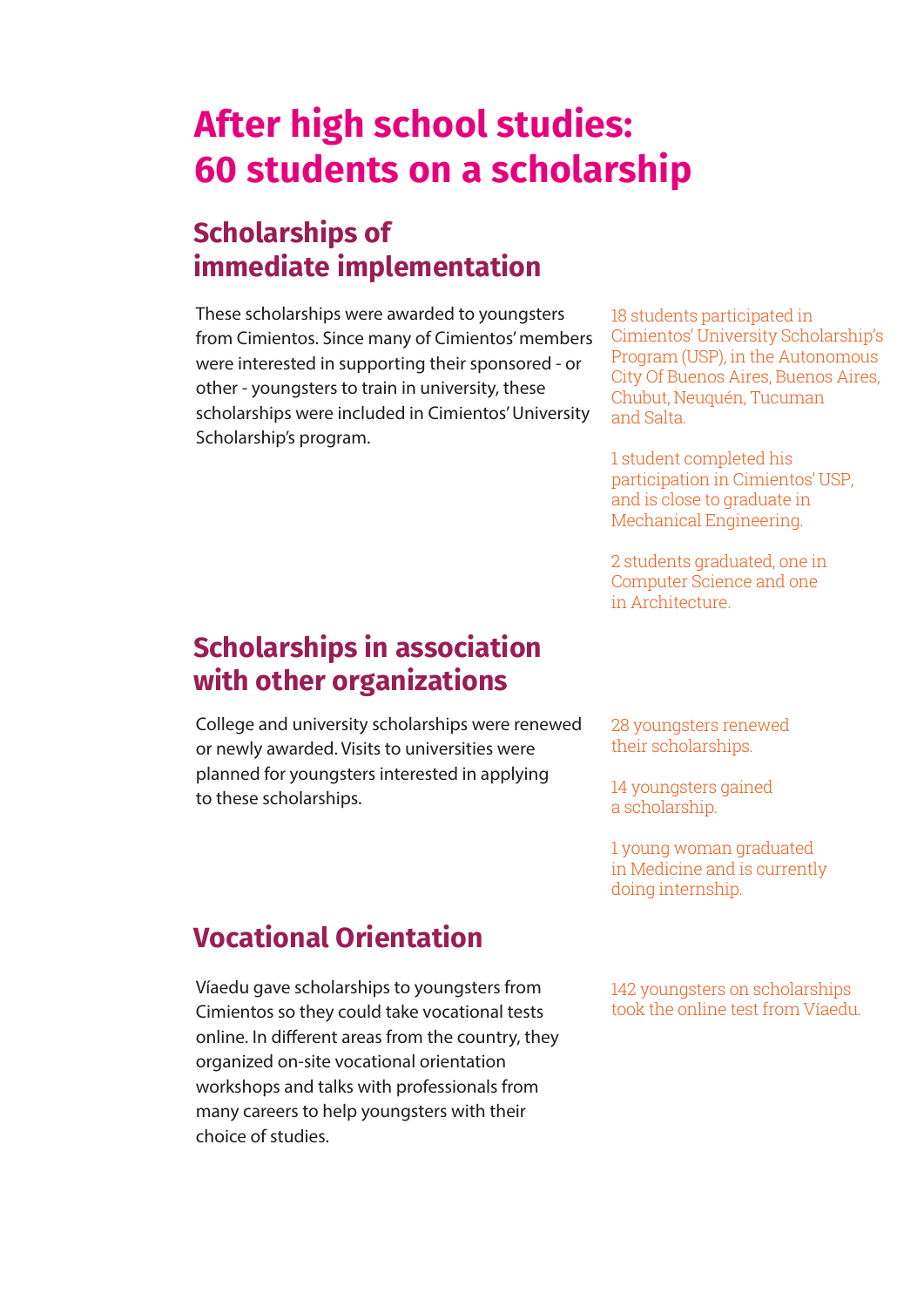# **Employment and volunteering: 134 employed youngsters and 50 volunteers**

## **Employment intermediaries**

Job offers from many companies and charities were shared with youngsters, and those who trained next to Cimientos were followed up, to guide them in their job search.

134 youngsters obtained a job

51 companies and organizations chose the Graduates' Network to share job searches.

21 companies hired graduates from Cimientos who had applied for a selection process without the intervention of the Graduates' Network.

# **Volunteering opportunities**

Cimientos called graduates to attend a few of their events and activities (a fund raising dinner, testimonies for press releases and meetings with students on scholarships) and to volunteer in other nonprofit organizations.

8 volunteering opportunities were offered.

50 youngsters volunteered in Añelo, Bariloche, the Autonomous City Of Buenos Aires, Comodoro Rivadavia, Florencio Varela, Mendoza and Virrey del Pino.

Graduates' meeting, Rosario - November

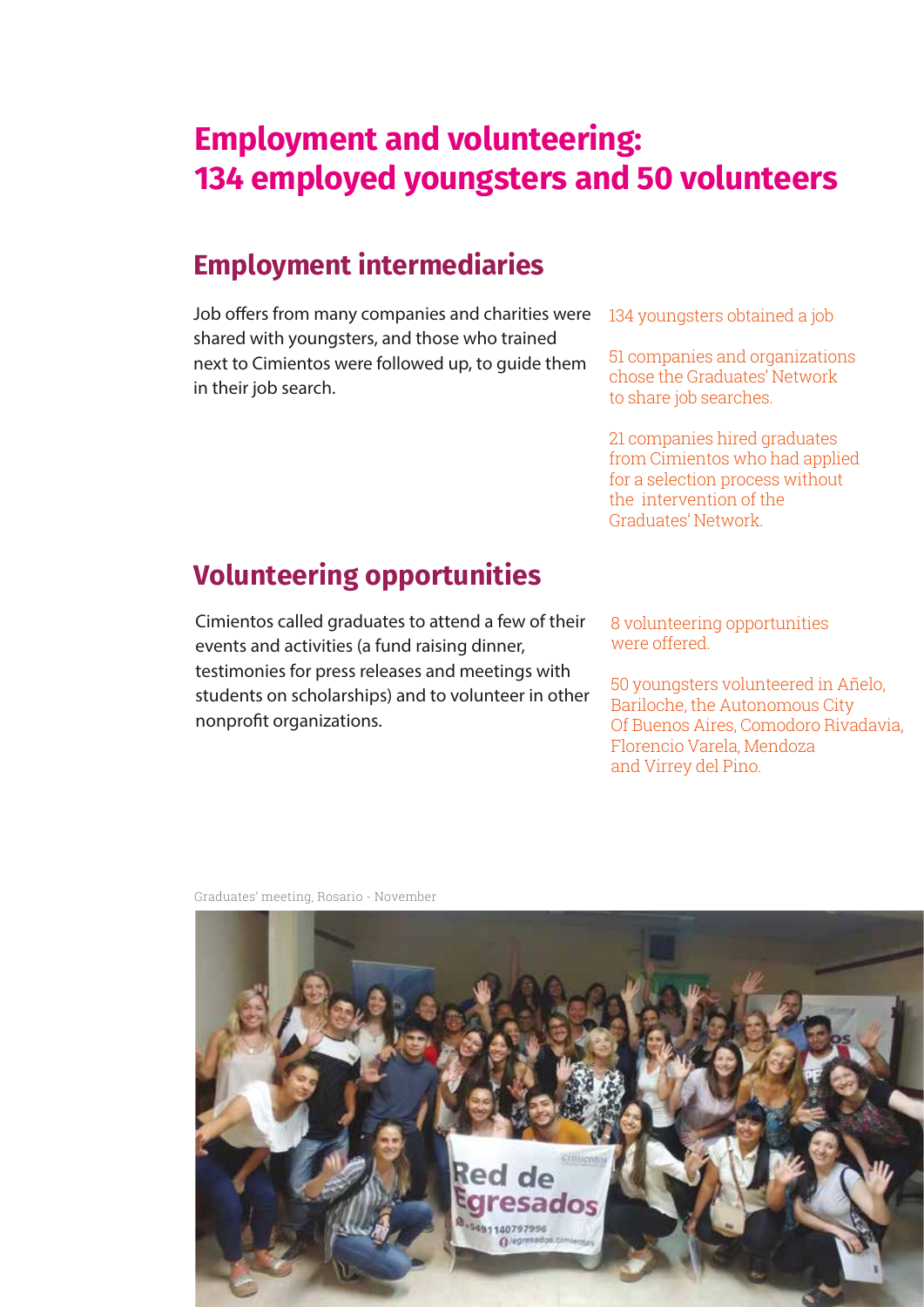# **Youngsters' meeting**

### **Youngsters' meeting**

Meetings were held for youngsters close to graduate or already graduated, where they had workshops on vocational orientation; talks with professionals and graduates from Cimientos, from different careers; workshops on job orientation and university life adjustment; and job interviews with many recruiters from different companies.

7 graduates' meetings were held (3 in the Autonomous City Of Buenos Aires, 1 in West GBA, 1 in Campana, 1 in Rosario and 1 in Neuquén).

414 youngsters participated.

91 volunteers from companies, universities and other nonprofit organizations participated in many activities from the meeting.

Graduates' meeting, Campana - November

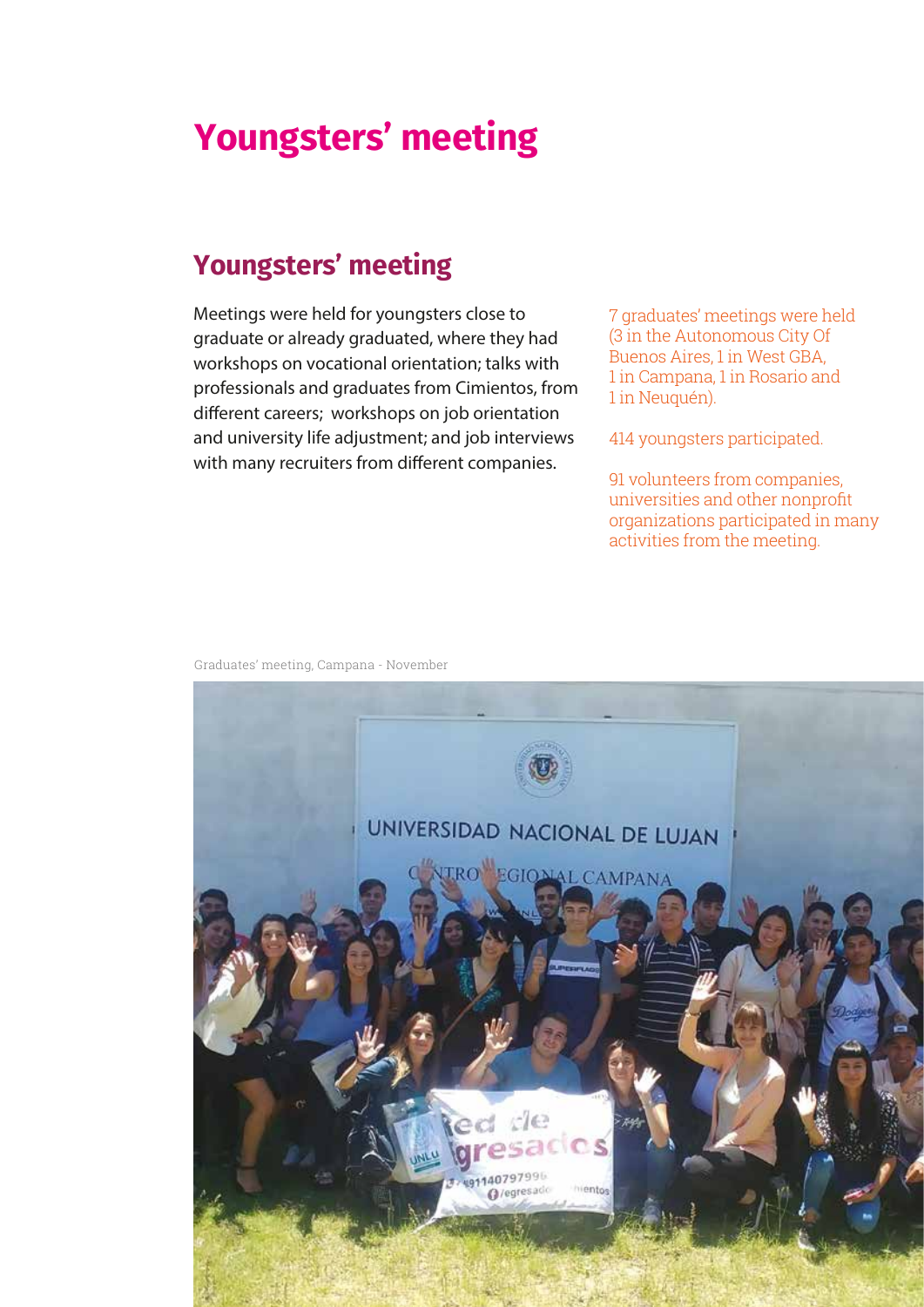# **Association with other organizations: 76 associations**

Throughout 2019, these 86 companies, universities, nonprofit organizations and offices from the Ministry of Labor offered working and/or training opportunities to youngsters from the Graduates' Network:

Accenture, Adecco, Adecoagro, Aeropuertos Argentina 2000, Akam S.R.L., AMIA, Arcos Dorados Mc Donald`s, Argentina Cibersegura, Asociación Civil Grupo Puentes, AXION Energy Argentina S.A., Bayton, Bisblick, Burger King, CAVE Centro Argentino de Vino y Espirituosas, Cervecería y Maltería Quilmes, Colón Compañía de Seguros, Asociación Conciencia, Creando tu Futuro, CreerHacer, Crowe Horwarth, De Stefano, Farmacity, Fundación H. A. Barceló, Fundación Hermanos Agustín y Enrique Rocca, Fundación La Salle Argentina, Fundación para la Promoción de la Educación - Alfredo Peralta, Fundación Pescar, Fundación Potenciar, Fundacion Retama, Fundación San Lucas, Fundación YPF, Gire, Google, Grupo ASSA, Grupo Gestión, Grupo Ilhsa, Havanna, Hospital Fiorito, Hospital Italiano, Hotel Madero Buenos Aires, HR Performance, ICBC, Instituto Superior Octubre (ISO), Instituto Universitario Hospital Italiano, Invenzis, ITBA, KPMG, La Brioche Doree, La Higiene Compañía, ManpowerGroup Argentina, Medicos sin Fronteras, Mercado Libre, METROVÍAS, Ministerio de Trabajo Nación, Mujeres 2000, Natura Cosméticos S.A., Programa Creer para Ver, NEC Argentina S.A., Pampa Energía, Pan American Energy, PANI PANI, Park Hyatt Buenos Aires, Plataforma 10 S.A., Plataforma 5, Pullmen, Punto Limpio, Randstad, Rapanui, Rapsodia (Las Blondas S.A.), Securitas, Ser Humano Consultora, Shop Gallery Argentina (Duty Paid SA), Starbucks, Swiss Medical Group, SyA All Service, Total Austral, Turner Internacional Argentina, UADE, UCA, Universidad de Palermo (UP), Universidad Metropolitana para la Educación y el Trabajo (UMET), Universidad Nacional de Tres de Febrero, Universidad Siglo 21, ViaEdu, Zurich Seguros

491 volunteers, 86 companies, educational institutions, nonprofit organizations, municipal employment offices and volunteers from Cimientos participated in all the activities mentioned in this report, by donating a total of 1740 hours.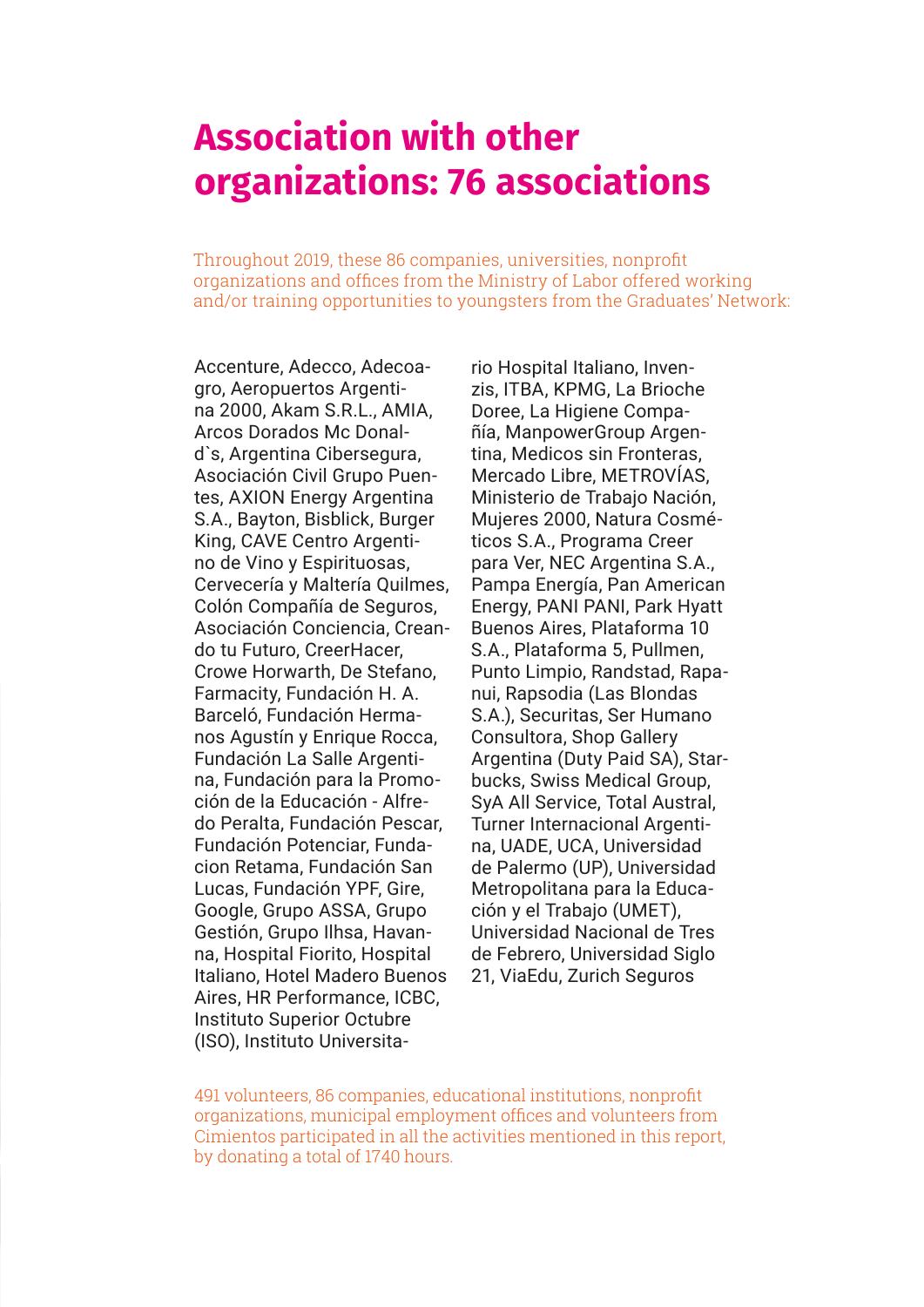# **In first person…**



*Thanks a lot Cimientos, this year I could graduate! Thank you very much for all your work, I'm very happy to be part of the Scholarship's Program.*

Johanna Rabbia- FGP (2012), San Nicolás, Buenos Aires. She graduated as Technician in Professional Photography.

*Last day of training for Metrovías. All three of us are graduates from Cimientos. Thanks for the support!*

Jaquelina Torales. Training's graduate (2018). Ezeiza, Buenos Aires

Brian Serrano. FGP (2014), Longchamps, Buenos Aires.

Leonardo Lobo. FGP (2017), Presidente Perón, Buenos Aires.

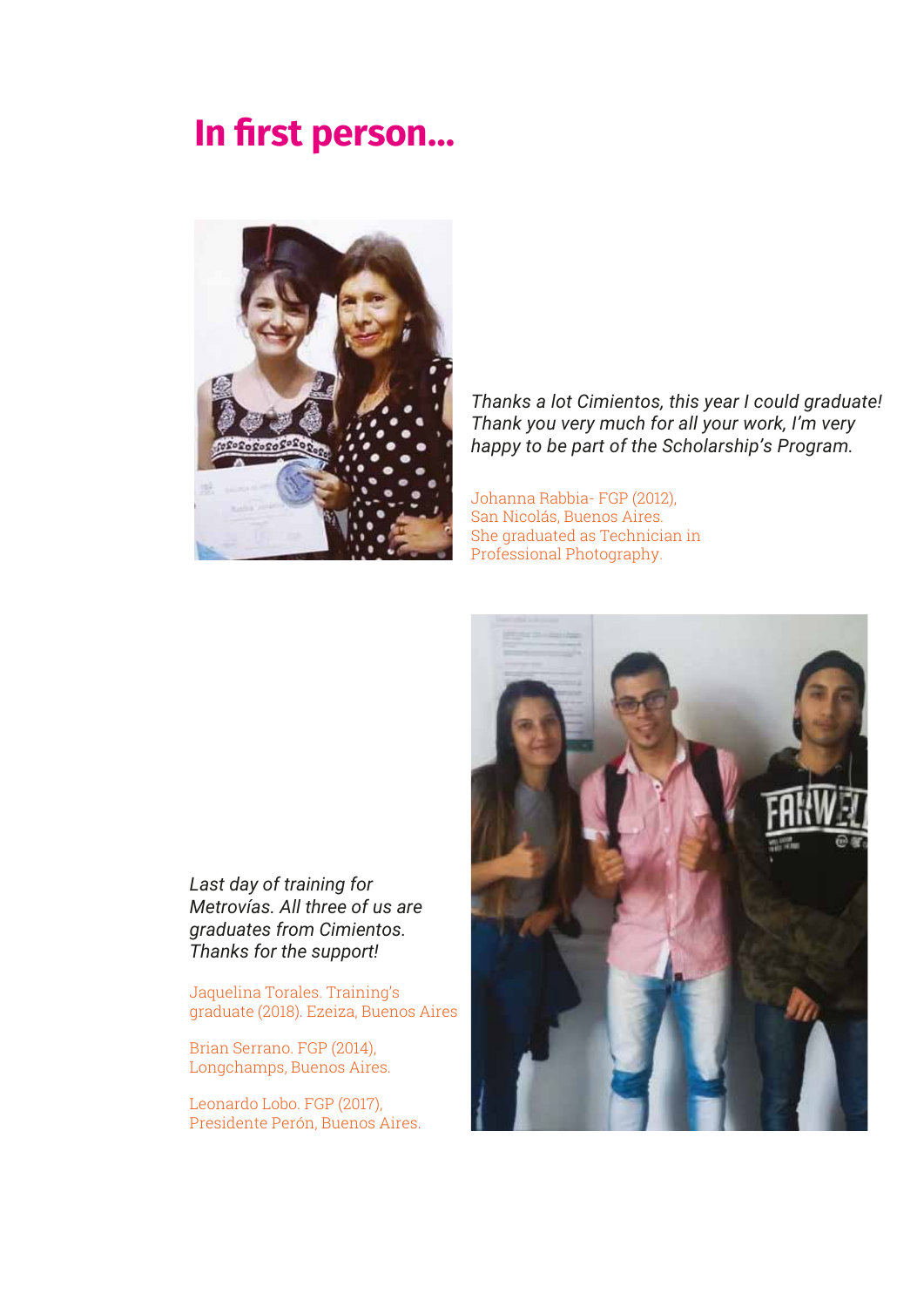# **In first person…**

*Today was my first day of training in the store, and I received the apron. I wanted to share this with you because is partly thanks to you. Thank you very much, I'm very happy.*

Magalí Salvatierra. FGP (2018), Santos Lugares, Buenos Aires. She began working in Starbucks.





*'m very happy. Now I'm doing the internship, up to December. It was all very nice.* 

Mónica Tarifa. FGP (2018), Presidente Perón, Buenos Aires. She graduated in Medicine in Fundación Barceló.